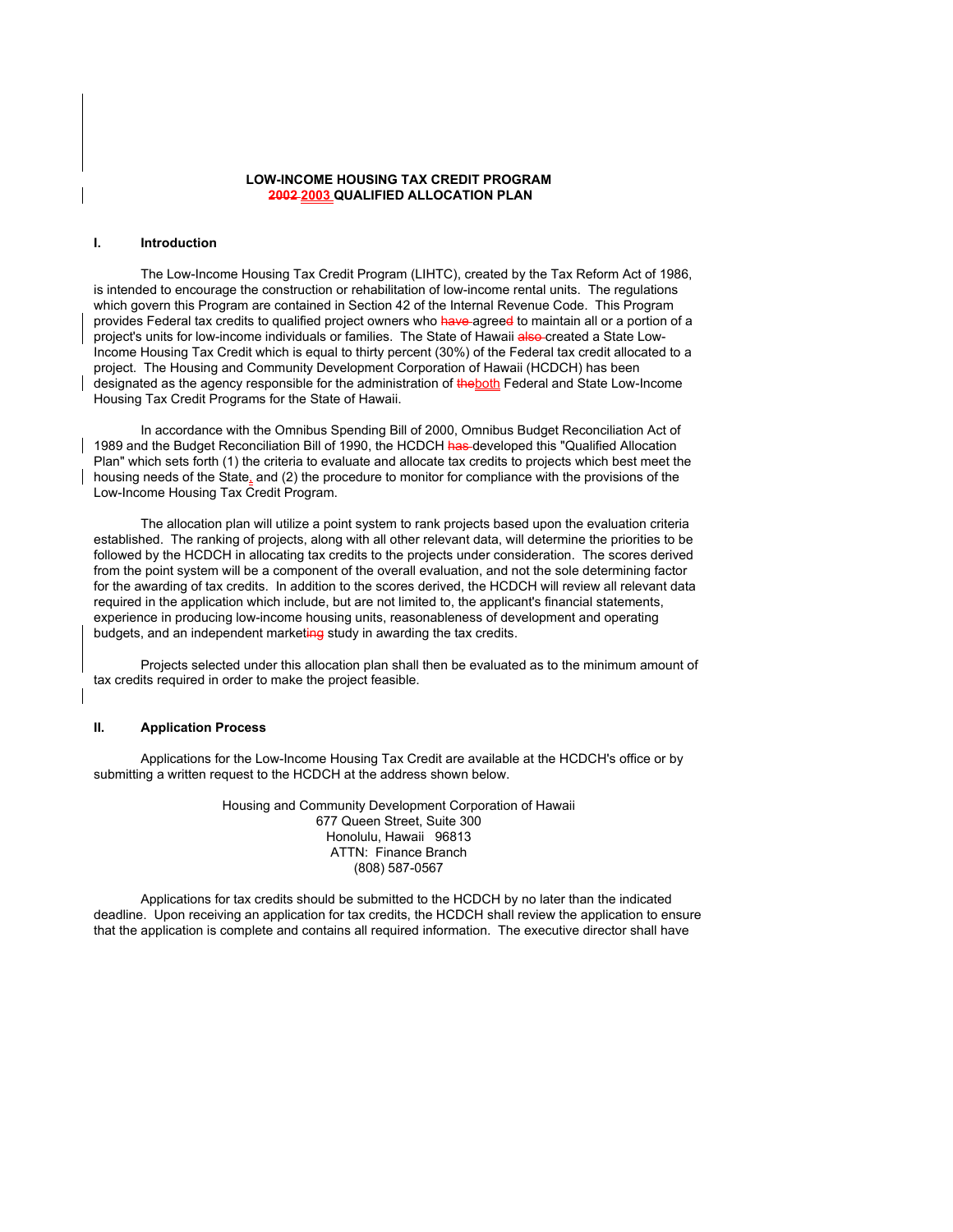the right to defer the consideration of any application if, in his sole discretion, such deferral is deemed in the best interests of meeting housing needs.

 Complete applications shall then be evaluated in accordance with the allocation plan to determine the project's rank in relation to other projects in the evaluation. Projects receiving the highest ratings ranking shall then be evaluated to determine the minimum amount of tax credits required to make the project feasible. The amount of tax credits reserved or allocated to a particular project will be limited to the amount the HCDCH, in its sole discretion, deems necessary to make the project feasible.

# **III. Selection Criteria Point System**

 Each application will be evaluated and awarded points in accordance with the following criteria. **Unless otherwise indicated, all references to low-income unit(s) or low-income rental unit(s) shall mean low-income housing tax credit unit(s).**

|                | <b>CRITERIA</b>                                                                                                                                                                                                                                                                                            | <b>POINTS</b> |
|----------------|------------------------------------------------------------------------------------------------------------------------------------------------------------------------------------------------------------------------------------------------------------------------------------------------------------|---------------|
| 1 <sub>1</sub> | <b>Minimum Threshold</b> Tax credit application requests shall be limited to no<br>greater than \$12,000 in federal tax credits per low-income rental unit.<br>Applications with requests exceeding this limit shall be returned to the<br>applicant and shall not be eligible for further consideration*. | N/A           |
| $\mathbf{2}$   | Project will provide low-income units for a longer period than is required<br>under Section 42 of the Internal Revenue Code.                                                                                                                                                                               | $0 - 6*$      |
| 3.             | Project will provide a greater percentage of low-income units than required<br>under Section 42 of the Internal Revenue Code.                                                                                                                                                                              | $1 - 6*$      |
| 4.             | Project will charge rent for low-income units that is less than the maximum<br>rent allowed under Section 42 of the Internal Revenue Code.                                                                                                                                                                 | $0 - 6*$      |
| 5.             | Project has the lowest federal tax credit/low-income rental unit ratio.                                                                                                                                                                                                                                    | $1 - 6*$      |
| 6.             | Project has the appropriate zoning or the applicant has secured the<br>necessary exemptions/variances to construct the project as proposed.                                                                                                                                                                | $0 - 5*$      |
| 7 <sub>1</sub> | Applicant demonstrates that all low-income units will be made available,<br>through a process acceptable to HCDCH, to people on the waiting list for<br>low-income public housing.                                                                                                                         | $0$ or $3*$   |
| 8.             | Project will provide low-income units targeted to families.                                                                                                                                                                                                                                                | $0$ or $3*$   |
| 9.             | Project will give preference to tenant populations with special housing needs<br>beyond Federal and State requirements.                                                                                                                                                                                    | $0 - 1$ *     |
| 10.            | Project is participating with a local tax-exempt organization and is sponsored<br>by a qualified non-profit, as defined in Section 42 of the Internal Revenue<br>Code.                                                                                                                                     | $0 - 1$ *     |
| 11.            | Project has the lowest total tax credit equity as a percentage of total project<br>cost.                                                                                                                                                                                                                   | $0 - 6*$      |
| 12.            | Project has the lowest total permanent sources of state funds as a<br>percentage of total project cost.                                                                                                                                                                                                    | $0 - 6*$      |

Housing and Community Development Corporation of Hawaii

State of Hawaii Page 2 September 20, 2001 August 9, 2002<br>Housing and Community Development Corporation of Hawaii (20023QAP with Proposed ments)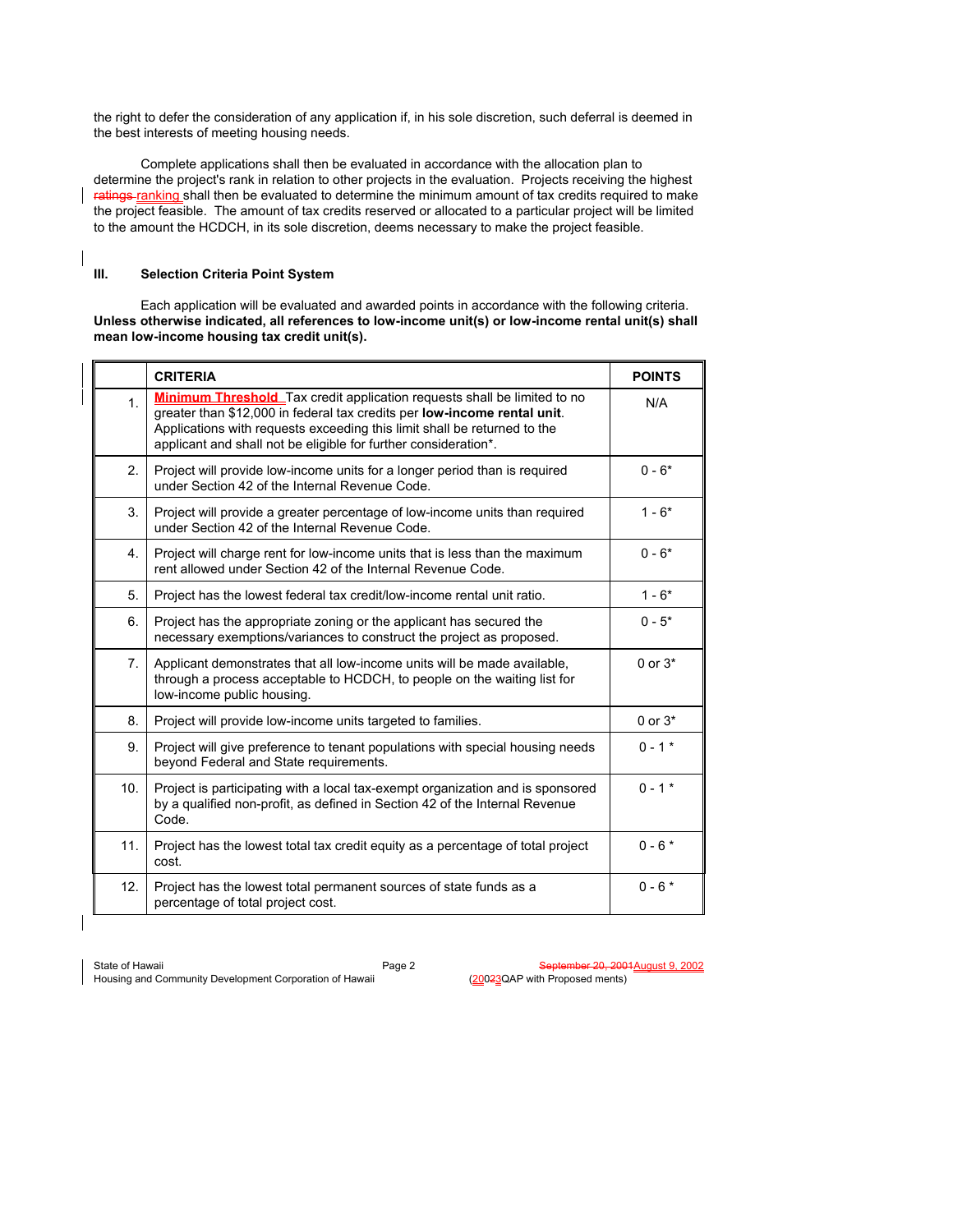| 13. | Project has the lowest combined total of developer fee and developer<br>overhead as a percentage of total project cost (combined total not to exceed<br>12% of total project cost)                                                                                                                                                                    | $0 - 6*$  |
|-----|-------------------------------------------------------------------------------------------------------------------------------------------------------------------------------------------------------------------------------------------------------------------------------------------------------------------------------------------------------|-----------|
| 14. | Project will be receiving project-based rental assistance subsidies which<br>would result in eligible tenants paying approximately 30% of their gross<br>monthly income towards rent. Eligible programs shall include, but not be<br>limited to, the Rural Development 515 Loan Program and HUD Section 8<br>project-based Rental Assistance Program. | $0 - 6*$  |
| 15. | Project has applied for or received county, federal, or private permanent<br>financing assistance (other than for primary mortgage financing) which<br>results in a lower tax credit request.                                                                                                                                                         | $0 - 3*$  |
| 16. | Developer will provide a "rent-to-own" option for residents of the project after<br>30 years.                                                                                                                                                                                                                                                         | 0 or $2*$ |
| 17. | Project is located in qualified census tract, the development of which<br>contributes to a concerted community revitalization plan as determined by<br>HCDCH.                                                                                                                                                                                         | 0 or $3*$ |
| 18. | Project location and market demand.                                                                                                                                                                                                                                                                                                                   | $0 - 6*$  |
| 19. | Developer experience.                                                                                                                                                                                                                                                                                                                                 | $0 - 6*$  |
| 20. | Overall project feasibility.                                                                                                                                                                                                                                                                                                                          | $0 - 6*$  |

\* See pages 4 - 8 for description.

 $\mathsf I$ 

State of Hawaii **Supervalue Contract of Hawaii** Page 3 September 20, 2001August 9, 2002 Housing and Community Development Corporation of Hawaii (20023QAP with Proposed ments)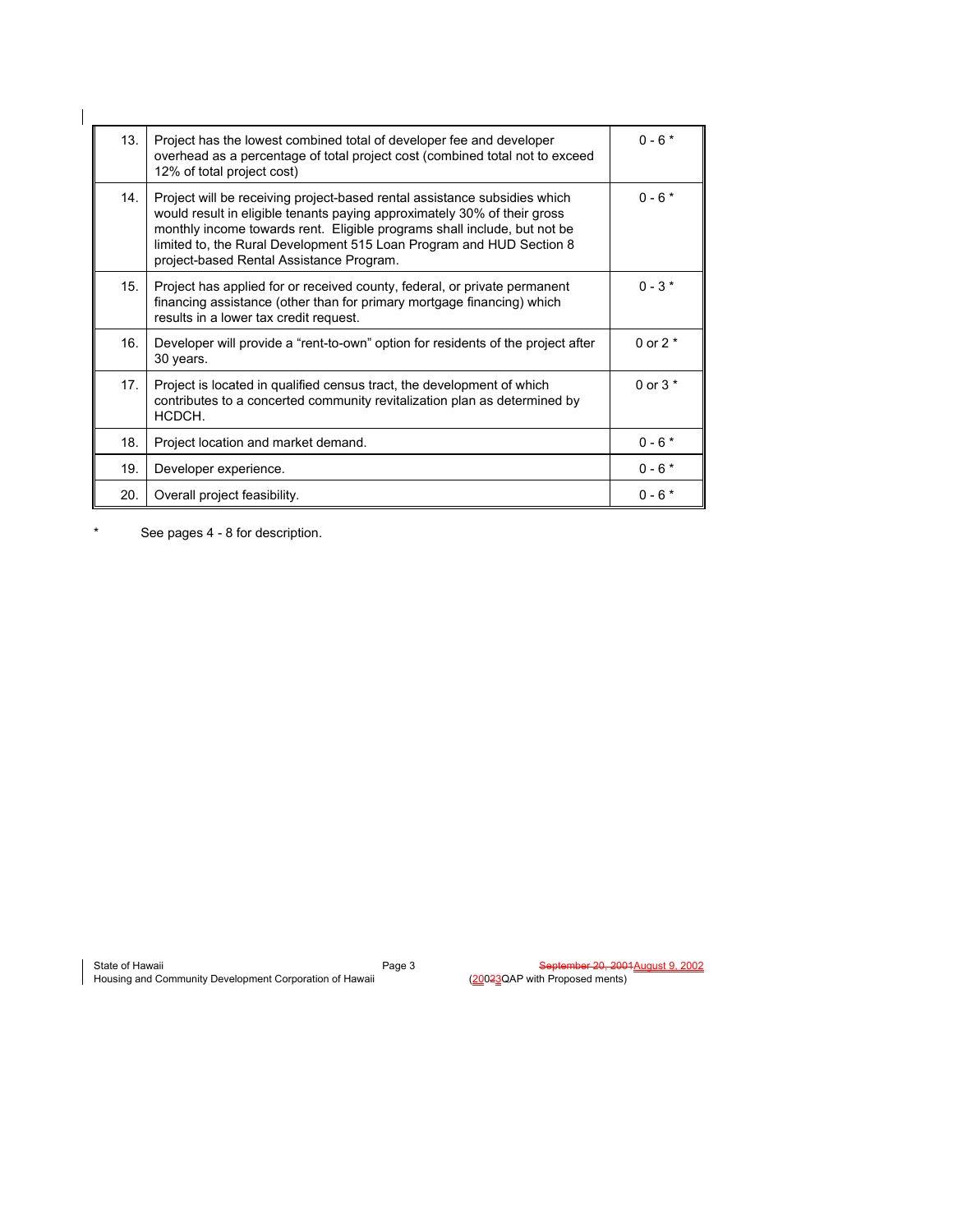Criteria 1. **Minimum Threshold.** Applicants requesting low-income housing tax credits must limit their request to no greater than \$12,000 in federal tax credits **per low-income rental unit (do not include resident manager's unit)**. Applications with requests that exceed this \$12,000 per low-income rental unit limit shall be returned to the applicant and shall not be eligible for further consideration in the present application cycle.

Criteria 2. If, under the Restrictive Covenant Document, the project is "affordable" for:

| 30 years or less          | 0 point  |
|---------------------------|----------|
| 31 years through 35 years | .5 point |
| 36 years through 40 years | 1 point  |
| 41 years through 45 years | 2 points |
| 46 years through 50 years | 3 points |
| 51 years through 55 years | 4 points |
| 56 through 60 years       | 5 points |
| 61 years or more          | 6 points |

 $\mathsf{l}$ 

Criteria 3. With respect to the set-aside affordability, if project provides:

| 20% of the project to households<br>earning less than 50% of AMGI, OR<br>40% of the project to households<br>earning less than 60% of AMGI     | 1 point  |
|------------------------------------------------------------------------------------------------------------------------------------------------|----------|
| 40% of the project to households<br>earning 50% or less of AMGI, OR<br>80% of the project to households<br>earning 60% or less of AMGI         | 2 points |
| 80% of the project to households<br>earning 50% or less of AMGI, OR<br><b>100%</b> of the project to households<br>earning 60% or less of AMGI | 3 points |
| <b>100%</b> of the project to households<br>earning 50% or less of AMGI                                                                        | 4 points |
| <b>100%</b> of the project to households<br>earning 40% or less of AMGI                                                                        | 5 points |
| <b>100%</b> of the project to households<br>earning 30% or less of AMGI                                                                        | 6 points |
|                                                                                                                                                |          |

State of Hawaii Page 4 September 20, 2001 August 9, 2002<br>Housing and Community Development Corporation of Hawaii (20023QAP with Proposed ments) Housing and Community Development Corporation of Hawaii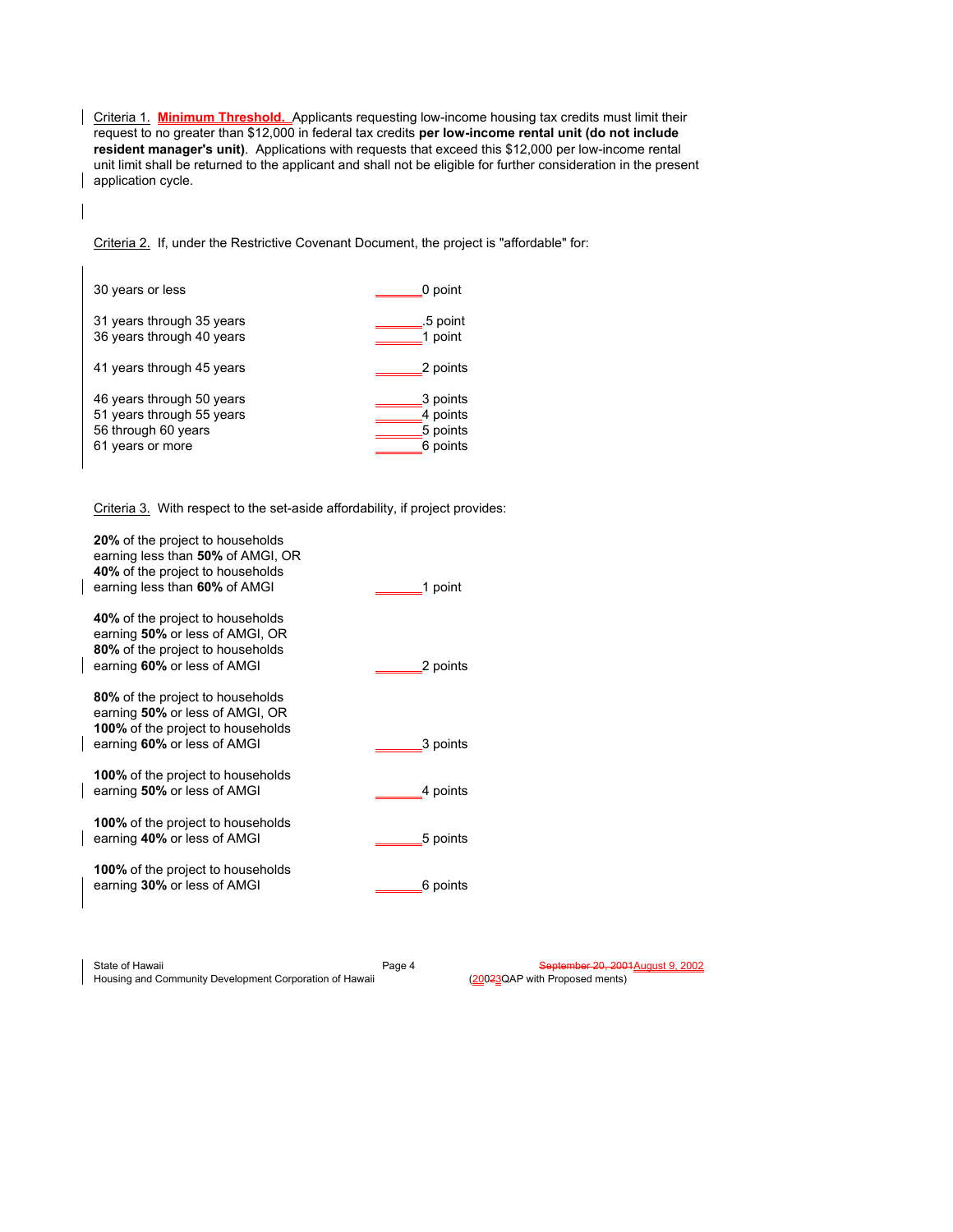Criteria 4. Based on the initial rent charged by the project, if rents are:

| 56% of AMGI and greater | 0 points |
|-------------------------|----------|
| 51% through 55% of AMGI | 1 point  |
| 46% through 50% of AMGI | 2 points |
| 41% through 45% of AMGI | 3 points |
| 36% through 40% of AMGI | 4 points |
| 31% through 35% of AMGI | 5 points |
| 30% or less of AMGI     | 6 points |
|                         |          |

Criteria 5. The ratio is derived as: "Total Federal Tax Credits Requested (Annual)/Total Number of Proposed Low-Income Rental Units"

|  | State of Hawaii                                                                                                                                                                                                   | Page 5   | Sentember 20, 2001 August 9 |
|--|-------------------------------------------------------------------------------------------------------------------------------------------------------------------------------------------------------------------|----------|-----------------------------|
|  | No development approvals, no applications<br>filed, or if applications have not been accepted<br>by the county agency for processing of<br>necessary development approvals                                        | 0 points |                             |
|  | If the applicant provides satisfactory evidence<br>from the county agency that demonstrates<br>that the application has been accepted and<br>is advancing or progressing through the<br>county's approval system. | 3 points |                             |
|  | If necessary development approvals (i.e.<br>zoning, 201G, variances) are obtained.                                                                                                                                | 5 points |                             |
|  | Criteria 6. With respect to development approvals:                                                                                                                                                                |          |                             |
|  | \$2,000 or less/unit/year in<br>federal tax credits requested, then                                                                                                                                               | 6 points |                             |
|  | \$2,001 through \$4,000/unit/year in<br>federal tax credits requested, then                                                                                                                                       | 5 points |                             |
|  | \$4,001 through \$6,000/unit/year in<br>federal tax credits requested, then                                                                                                                                       | 4 points |                             |
|  | \$6,001 through \$8,000/unit/year in<br>federal tax credits requested, then                                                                                                                                       | 3 points |                             |
|  | \$8,001 through \$10,000/unit/year in<br>federal tax credits requested, then                                                                                                                                      | 2 points |                             |
|  | \$10,001 through \$12,000/unit/year in<br>federal tax credits requested, then                                                                                                                                     | 1 point  |                             |

State of Hawaii **Supervalue Contract of Hawaii** Page 5 September 20, 2001August 9, 2002 Housing and Community Development Corporation of Hawaii (20023QAP with Proposed ments)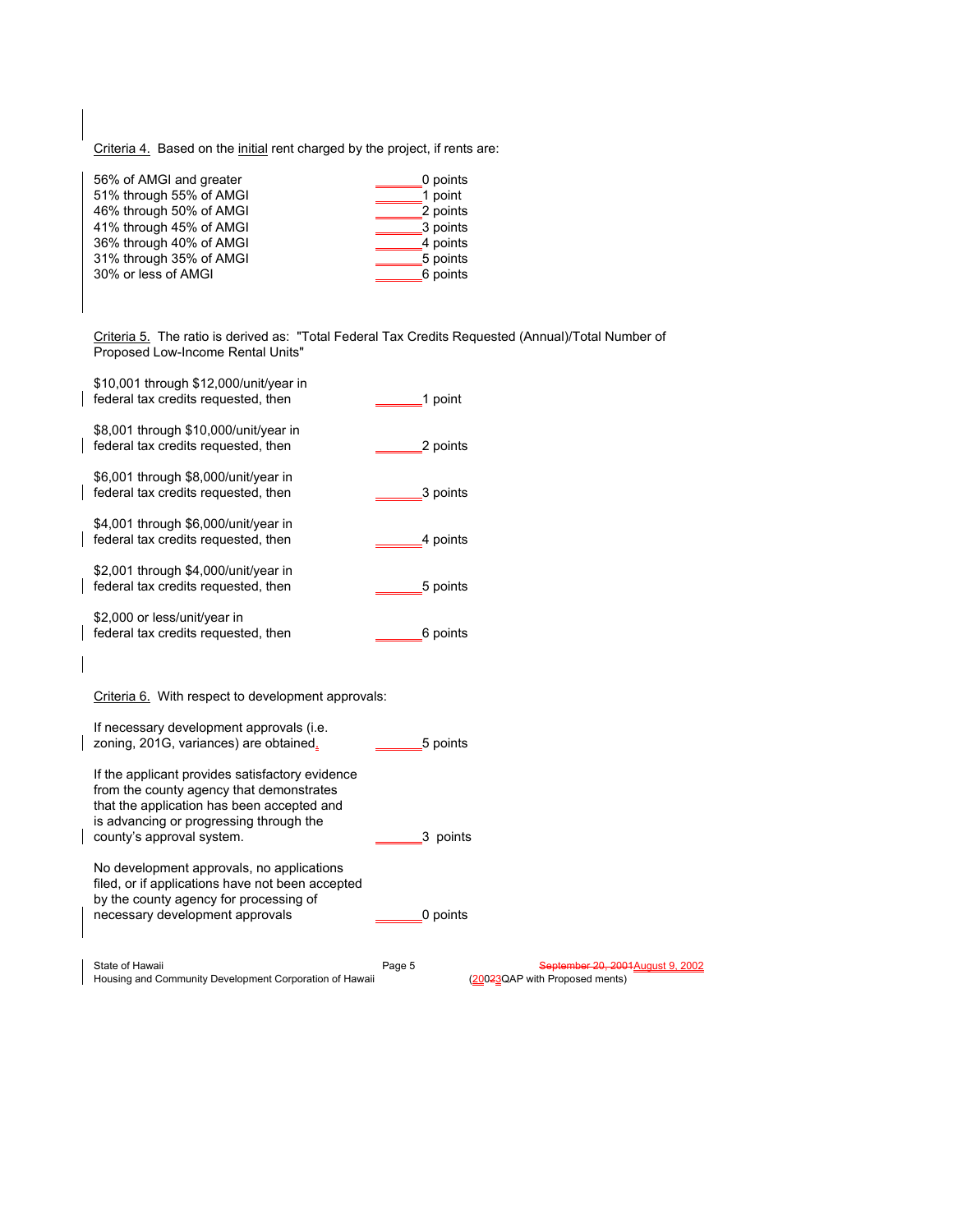| Criteria 7. The applicant demonstrates that all low-income units will be made available, through a process<br>acceptable to HCDCH, to people on the waiting list for low-income public housing.                                                    |          |                                                                     |
|----------------------------------------------------------------------------------------------------------------------------------------------------------------------------------------------------------------------------------------------------|----------|---------------------------------------------------------------------|
| If the answer to the question is NO                                                                                                                                                                                                                |          | 0 points are awarded.                                               |
| If the answer to the question is YES<br>and the applicant is able to demonstrate<br>that all low-income units will be made<br>available, through a process acceptable to<br>HCDCH, to people on the waiting list for<br>low-income public housing. |          | 3 points are awarded.                                               |
|                                                                                                                                                                                                                                                    |          |                                                                     |
| Criteria 8. With respect to low-income units targeted to families, at least 25% of low-income units are 2-<br>bedroom units and at least 25% of low-income units are 3-bedroom units or larger.                                                    |          |                                                                     |
| If the answer to the question is NO                                                                                                                                                                                                                |          | 0 points are awarded                                                |
| If the answer to the question is YES                                                                                                                                                                                                               |          | 3 points are awarded.                                               |
|                                                                                                                                                                                                                                                    |          |                                                                     |
| Criteria 9 and 10.                                                                                                                                                                                                                                 |          |                                                                     |
| If the answer to the question is NO                                                                                                                                                                                                                |          | 0 points are awarded                                                |
| If the answer to the question in YES                                                                                                                                                                                                               |          | 1 point is awarded                                                  |
|                                                                                                                                                                                                                                                    |          |                                                                     |
| Criteria 11. If total tax credit equity as a percentage of total project cost is:                                                                                                                                                                  |          |                                                                     |
| Greater than 60% of total<br>project cost                                                                                                                                                                                                          | 0 points |                                                                     |
| 51% through 60% of total<br>project cost                                                                                                                                                                                                           | 1 point  |                                                                     |
| 41% through 50% of total<br>project cost                                                                                                                                                                                                           | 2 points |                                                                     |
| 31% through 40% of total<br>project cost                                                                                                                                                                                                           | 3 points |                                                                     |
| 21% through 30% of total<br>project cost                                                                                                                                                                                                           | 4 points |                                                                     |
| 11% through 20% of total                                                                                                                                                                                                                           |          |                                                                     |
|                                                                                                                                                                                                                                                    |          |                                                                     |
| State of Hawaii<br>Housing and Community Development Corporation of Hawaii                                                                                                                                                                         | Page 6   | September 20, 2001 August 9, 2002<br>(20023QAP with Proposed ments) |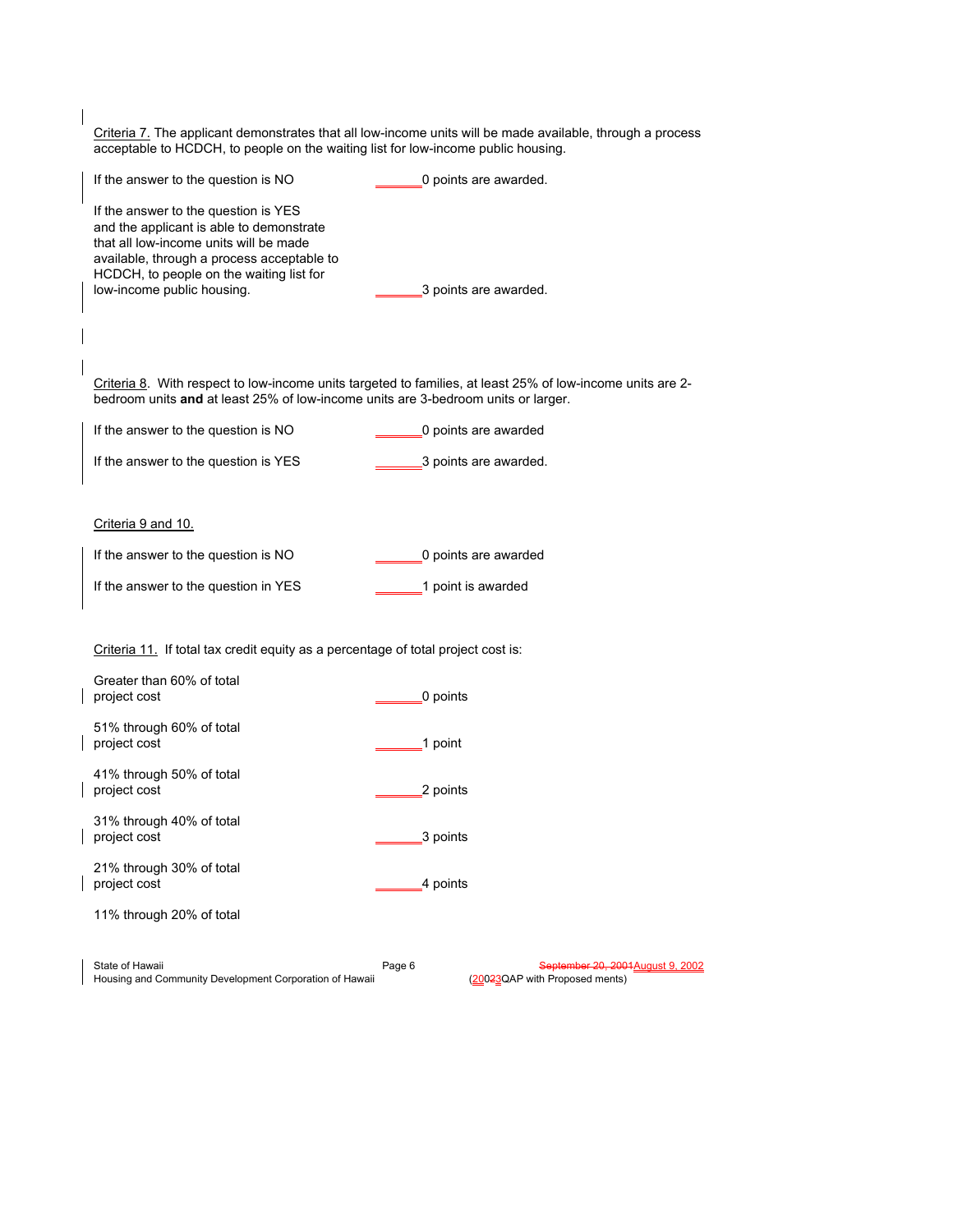| project cost         | 5 points |
|----------------------|----------|
| 10% or less of total |          |
| project cost         | 6 points |

 $\overline{\phantom{a}}$ 

Criteria 12. If total permanent sources of state funds as a percentage of total project cost is:

Permanent sources of state funds are those funds that are administered by the HCDCH. Such funds include, but are not limited, to the Rental Housing Trust Fund and the Dwelling Unit Revolving Fund.

Criteria 13. Combined total of developer fee and developer overhead shall not exceed 12% of total project cost. If the combined total of developer fee and developer overhead is:

| Greater than 12% of total project cost | 0 points   |
|----------------------------------------|------------|
| 10% through 12% of total project cost  | 1.5 points |
| 7% through 9.99% of total project cost | 3.0 points |
| 4% through 6.99% of total project cost | 4.5 points |
| 3.99% or less of total project cost    | 6.0 points |

Criteria 14. Project will be receiving project-based rental assistance subsidies which would result in eligible tenants paying approximately 30% of their gross monthly income towards rent. Eligible programs shall include, but not be limited to, the Rural Development 515 Loan Program and HUD Section 8 projectbased Rental Assistance Program.

| If the answer to the question is NO | 0 points are awarded |
|-------------------------------------|----------------------|
|                                     |                      |

If the answer to the question in YES 1 to 6 points are awarded \*

\* If the whole project has project based subsidies then 6 points is awarded, if only a portion of a project has project based subsidies, then the scoring will be adjusted based upon the percentage of units subsidized. The percentage is derived as "Number of Subsidized Units / Tax credit and non-tax credit subsidized units," provided they are developed simultaneously.

State of Hawaii Page 7 September 20, 2001 August 9, 2002<br>Housing and Community Development Corporation of Hawaii (20023QAP with Proposed ments) Housing and Community Development Corporation of Hawaii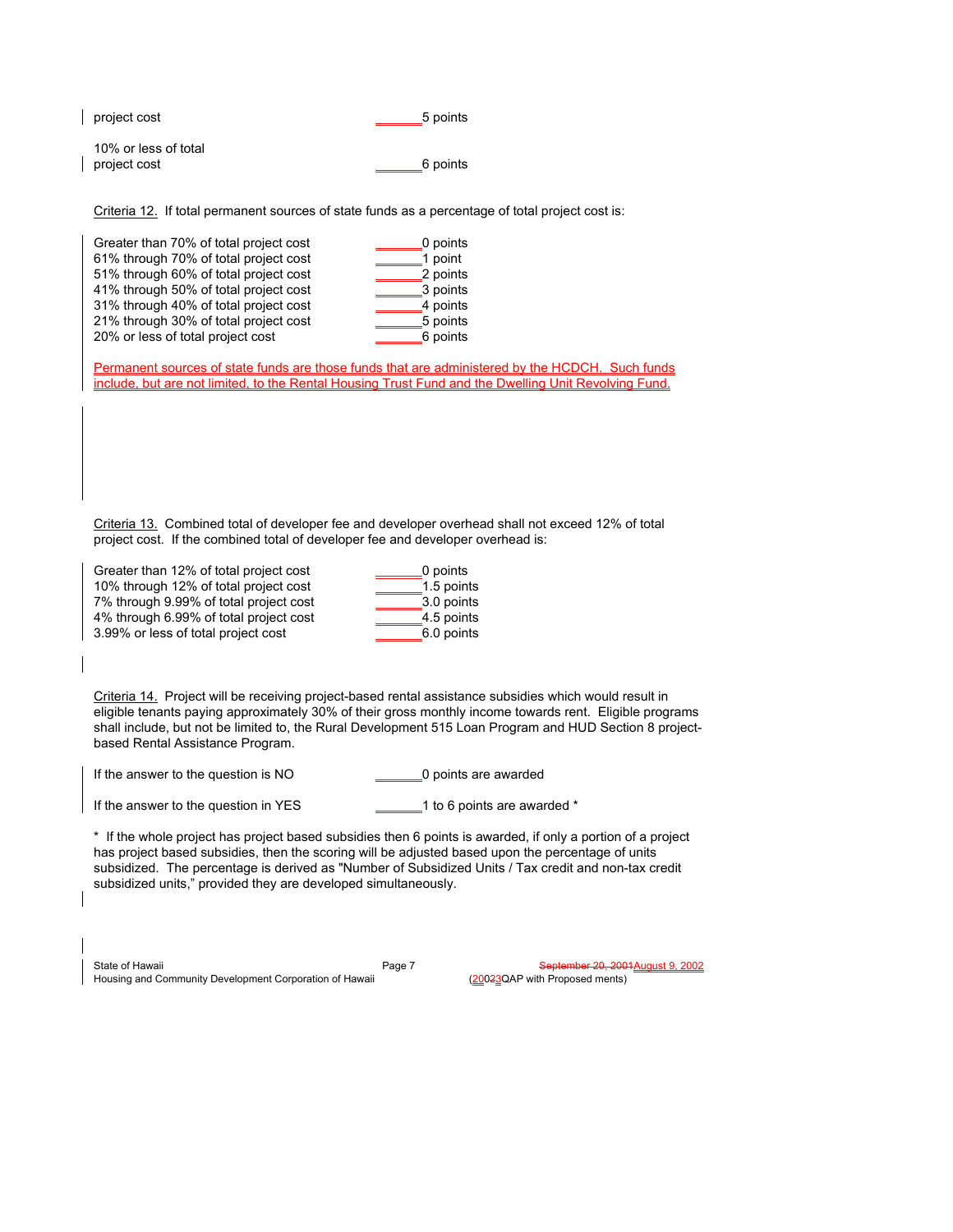Criteria 15. Project has applied for or received county, federal, or private permanent financing assistance (other than for primary mortgage financing) which results in a lower tax credit request.

| If the project has not applied for or has not<br>received county, federal, or private permanent<br>financing assistance (other than for primary<br>mortgage financing)        | 0 points are awarded   |
|-------------------------------------------------------------------------------------------------------------------------------------------------------------------------------|------------------------|
| If the project has applied for county, federal,<br>or private permanent financing assistance<br>(other than for primary mortgage financing)                                   | 5 points are awarded   |
| If up to 50% of the financing from county,<br>federal, or private permanent financing<br>sources (other than for primary mortgage<br>financing) has been secured              | 1.5 points are awarded |
| If more than 50% of the financing from county,<br>federal, or private permanent financing<br>sources (other than for primary mortgage<br>financing) has been secured          | 3 points are awarded   |
| Criteria 16. Developer will provide a<br>"rent-to-own" option for residents of the<br>project after 30 years.                                                                 | 0 or 2 points          |
| Criteria 17. Project is located in qualified<br>Census tract, the development of which<br>contributes to a concerted community<br>revitalization plan as determined by HCDCH. | 0 or 3 points          |

| State of Hawaii                                         | Page |
|---------------------------------------------------------|------|
| Housing and Community Development Corporation of Hawaii |      |

 $\overline{\phantom{a}}$ 

8 September 20, 2001August 9, 2002 (20023QAP with Proposed ments)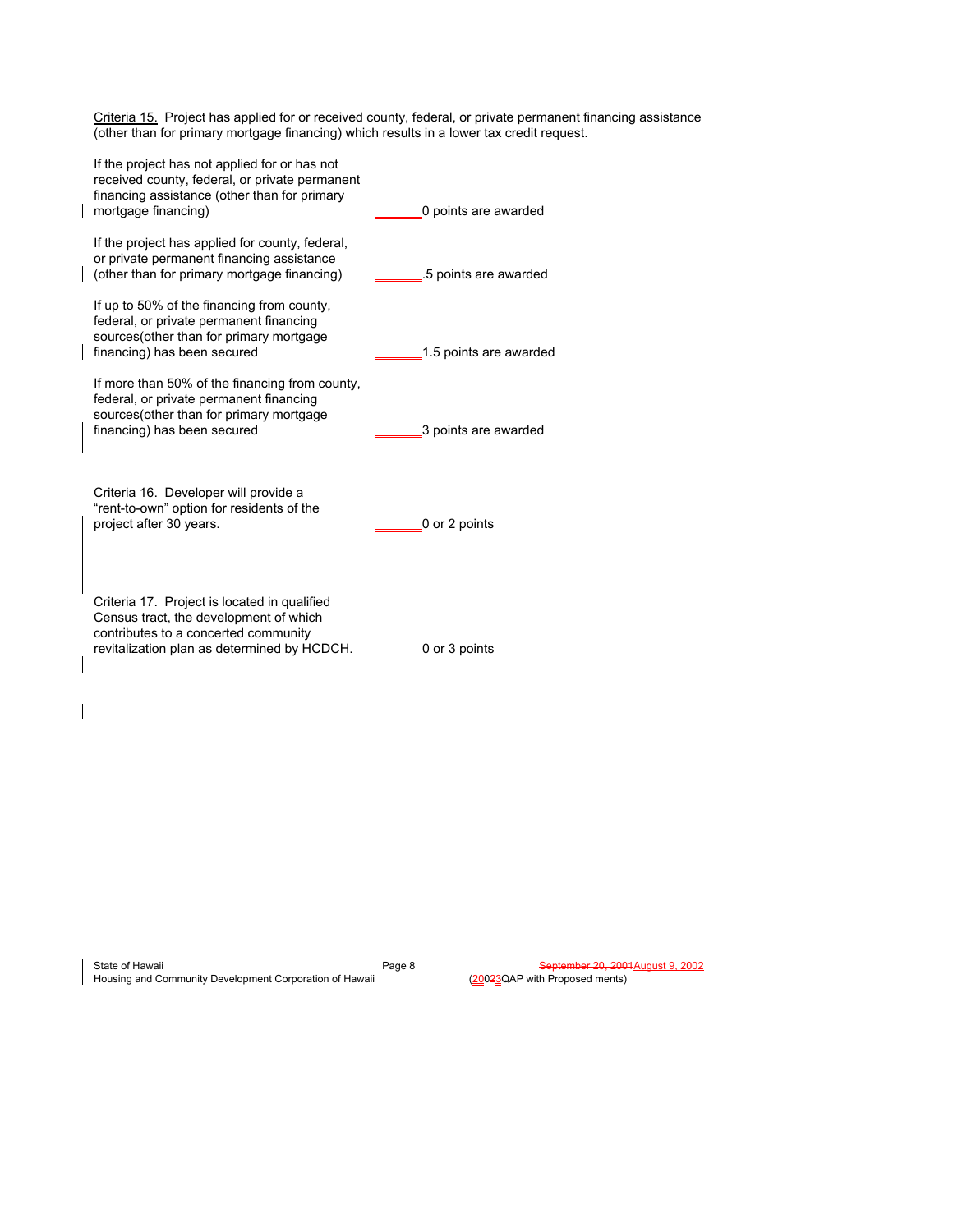### Criteria 18. Project location and market demand. 0 to 6 points

The points awarded will be based on HCDCH's evaluation of factors such as, but not limited to:

- Project is located in a county's urban core/district (preferencedpreference) versus rural district; - Employment opportunities, recreational facilities, shopping facilities, medical facilities located in the immediate vicinity of the project site;
- Strength of the market study. Is the market study specific to the project, specific to the site? Does the analysis include the estimated number of individuals or families in the area within the applicable income limits needing affordable housing and the comparable rent rates for the area?
- Is the market study current (less than 6 months old) and prepared by an independent firm not affiliated with the developer and approved by the HCDCH?
- Are the proposed rental rates below market rents for the immediate surrounding area?
- Are project or housing characteristics (e.g., design, density) appropriate for neighborhood? Does project appear to satisfy market need? Is there documented/supported market demand?
- Is location in the neighborhood conducive for senior or family residential use?

Criteria 19. Developer experience. 0 to 6 points

The points awarded will be based on the HCDCH's evaluation of factors such as, but not limited to:

- Developer's (or any party affiliated with the development team) experience or ability (or inexperience/inability) to successfully complete the project;
- Developer's success or failure in meeting the objectives of the program on past proposals;
- Project's general partner and/or affiliates has a history of chronic and/or substantive noncompliance, has failed to meet the requirements of the Declaration for Low-Income Housing Credits for previous projects, or has any significant tax credit history with other state tax credit allocating agencies.

Criteria 20. Overall Project Feasibility. 0 to 6 points

The points awarded will be based on HCDCH's evaluation of any and all factors that could impact overall project feasibility, such as, but not limited to:

- Development costs are judged to be unreasonable;
- Funding, developmental, and operational feasibility; project is unable to proceed in a timely manner or serious issues need resolution. For example, lack of adequate financing sources; unreasonably low operating budget; land use and zoning issues; utility, water, sewer availability.

State of Hawaii Page 9 September 20, 2001 August 9, 2002<br>Housing and Community Development Corporation of Hawaii (20023QAP with Proposed ments) Housing and Community Development Corporation of Hawaii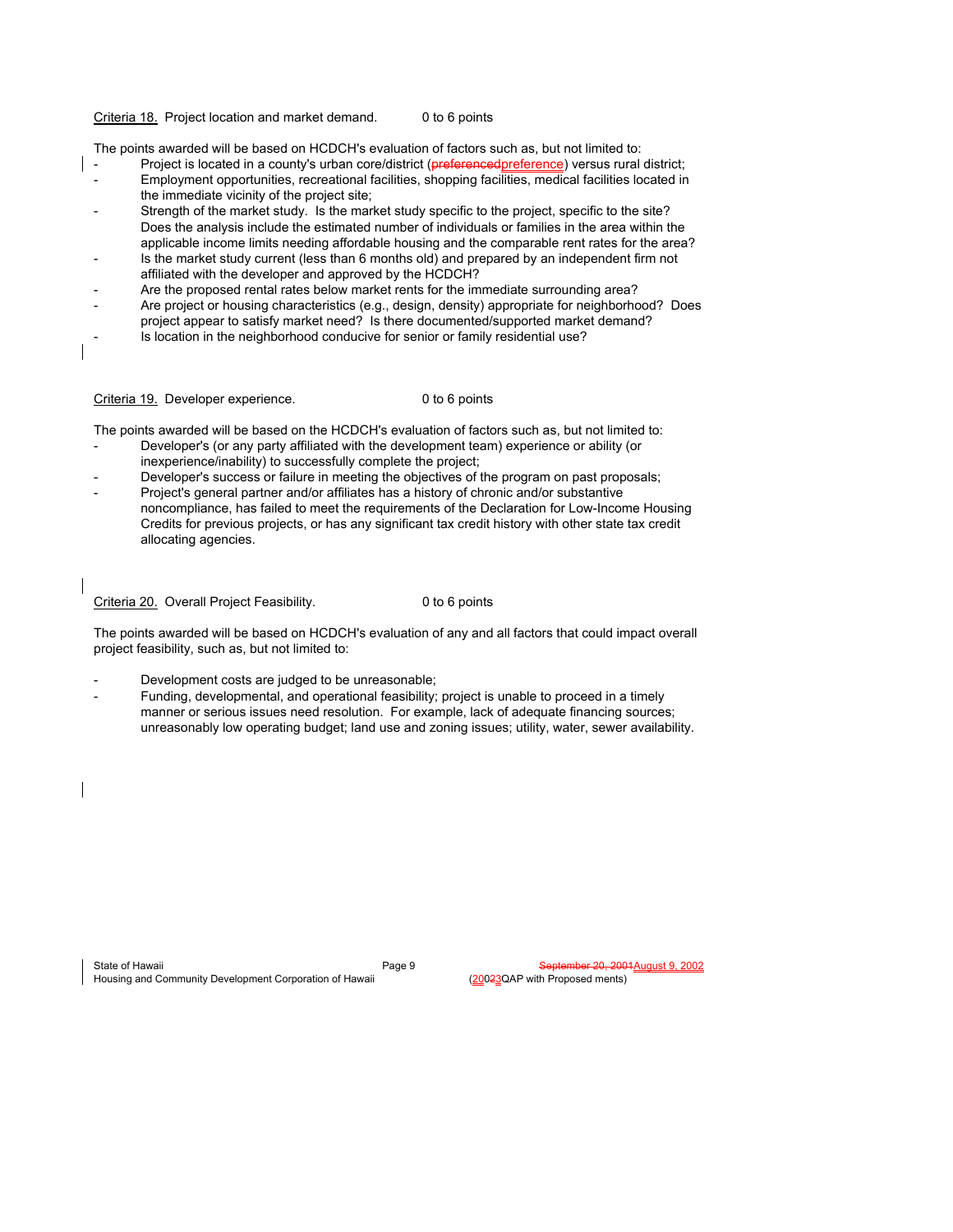## **IV. Rights of the HCDCH**

 **The HCDCH reserves the right to disapprove any application or project for any tax credit reservation or allocation, regardless of ranking under the criteria and point system as contained in section III of this allocation plan. The executive director or his designated representative shall have the authority to defer consideration of any application if, in his sole discretion, such deferral is deemed in the best interest of meeting housing needs.** 

**The HCDCH reserves the right, in its sole discretion, to (i) hold back a portion of the annual state and federal housing credit ceiling for use during later reservation cycles, (ii) carry over a portion of the current year's housing credit ceiling for allocation to a project which has not yet been placed in service, and (iii) under certain conditions, issue a reservation for up to 25% of the next year's housing credit ceiling.** 

 **The HCDCH is required under the I.R.C. of 1986, as amended, to allocate the minimum amount of tax credits required to make a project feasible. The determination of the amount of tax credits to be reserved or allocated to a project shall be made solely at the discretion of the HCDCH. The HCDCH may, at the time of issuance of the IRS Form(s) 8609 for the project, decrease the amount of tax credits allocated to a project based on the actual cost and financing of the project.** 

**The HCDCH in no way represents or warrants to any interested party which may include, but is not limited to, any developer, project owner, investor or lender that the project is, in fact, feasible or viable.** 

 **No member, officer, agent or employee shall be personally liable concerning any matters arising out of, or in relation to, the reservation or allocation of the Low-Income Housing Tax Credit.** 

State of Hawaii Page 10<br>
Housing and Community Development Corporation of Hawaii Page 10 September 20, 2001 August 9, 2002 Housing and Community Development Corporation of Hawaii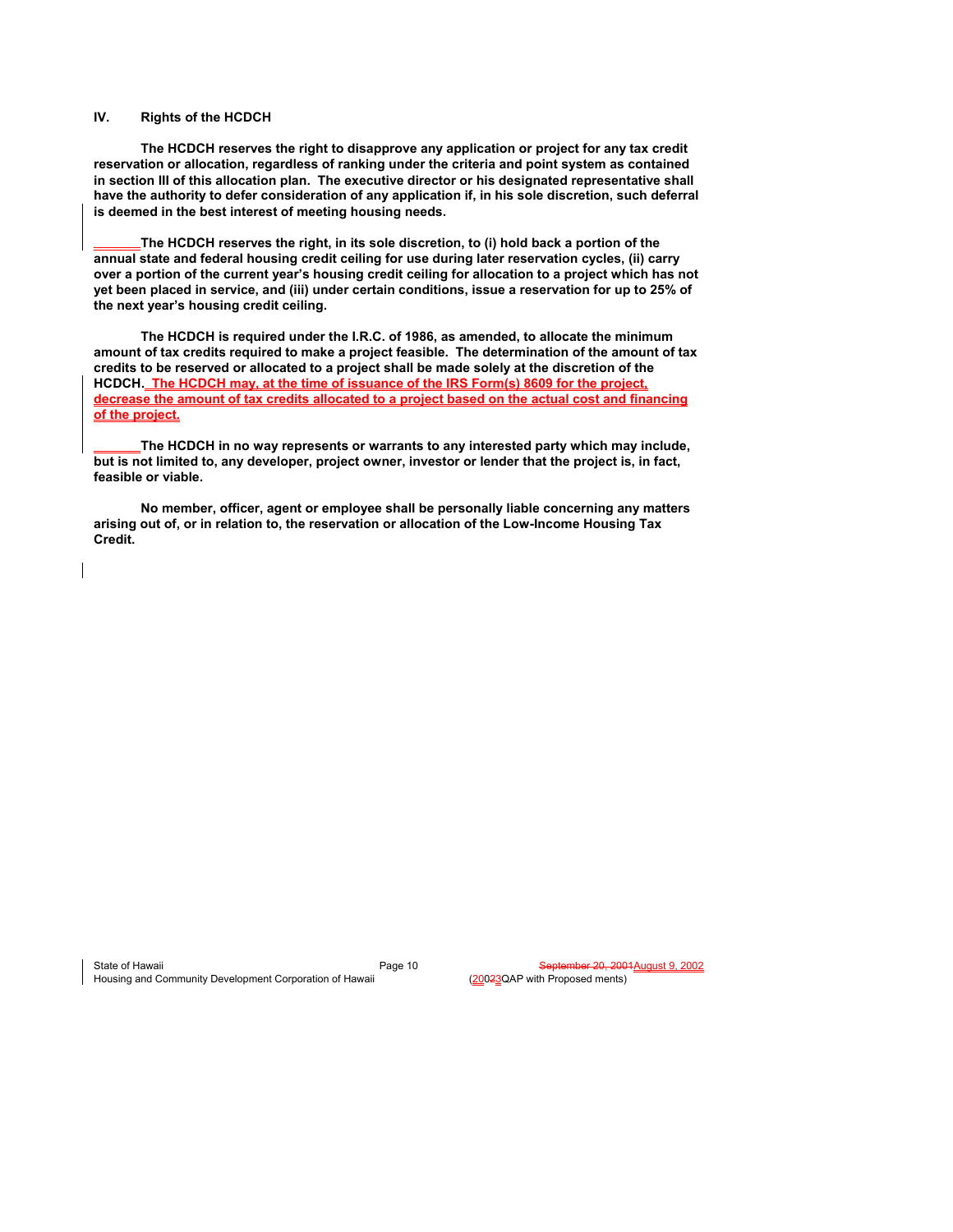## **V. Compliance Monitoring Plan**

### **A. Summary**

 The HCDCH shall monitor compliance with all applicable Federal and State Program requirements for the period a project is committed to providing low-income rental units. The HCDCH will require that all qualified tenants of a project be certified upon occupancy and be re-certified annually to ensure compliance. Projects shall be required to maintain copies of the income certification for each tenant on forms approved or provided by the HCDCH. Projects will also be required to maintain records regarding number of rental units (including number of bedrooms and size of square footage of each bedroom); percentage of rental units that are low-income units; rent charged on each rental unit including utility allowances; number of occupants in each low-income unit for those buildings receiving tax credits prior to 1990; documentation regarding vacancies in the building; eligible and qualified basis of the building at the end of the first year of the credit period, and at the end of each year until required setasides are met; and character and use of the nonresidential portion of the building that is included in the building's eligible basis, all in accordance with the rules published by the Internal Revenue Service. The HCDCH may perform an audit annually but, at a minimum, once every three years, and shall have access to all books and records upon notice to the project owner. Annually, owners of low-income housing tax credit projects will be required to certify to HCDCH that for the previous year, the minimum set-aside requirement was met; there was no change in the applicable fraction, or an explanation if there was a change; appropriate income certifications and documentation have been received for each low-income tenant; each low-income unit was rent-restricted in accordance with the Code; all units were for use by the general public and used on a non-transient basis (except for transitional housing for the homeless as provided for in the Code); each building was suitable for occupancy, taking into account local health, safety and building codes; there was no change in the eligible basis in the project, or an explanation if there was a change; all tenant facilities included in the eligible basis were provided on a comparable basis without charge; rentals of vacancies were done in accordance with the Code; rentals of units were done in accordance with Code if any tenant's income increased above the limit allowed by Code; and a Restrictive Covenant document was in effect for the project, for those buildings receiving credits after 1989, all in accordance with the rules published by the Internal Revenue Service.

 If the HCDCH becomes aware of non-compliance, the Internal Revenue Service shall be notified in accordance with the rules published by the Internal Revenue Service.

 On January 14, 2000, the Internal Revenue Service published final Rules and Regulations on Compliance Monitoring and Miscellaneous Issues Relating to the Low Income Housing Credit. These final rules and regulations are attached as Schedule A and incorporated herein. Consult with your tax attorney and/or LIHTC consultant regarding additional Internal Revenue Code regulations. Owners are responsible for keeping abreast of current Program requirements.

 The guidelines outlined below pertain to projects allocated Federal and State Low Income-Housing Tax Credits in the State of Hawaii.

### **B. Compliance**

### **Owner/Manager Training**

 Owners, managing agents, and on-site managers should attend or document that they have recently attended training on management and compliance prior to leasing any units, but no later than receipt of IRS Form 8609, which certifies an allocation of tax credits. Training may be required

State of Hawaii Page 11 State of Hawaii Page 11 September 20, 2001<br>Housing and Community Development Corporation of Hawaii (20023QAP with Proposed ments) Housing and Community Development Corporation of Hawaii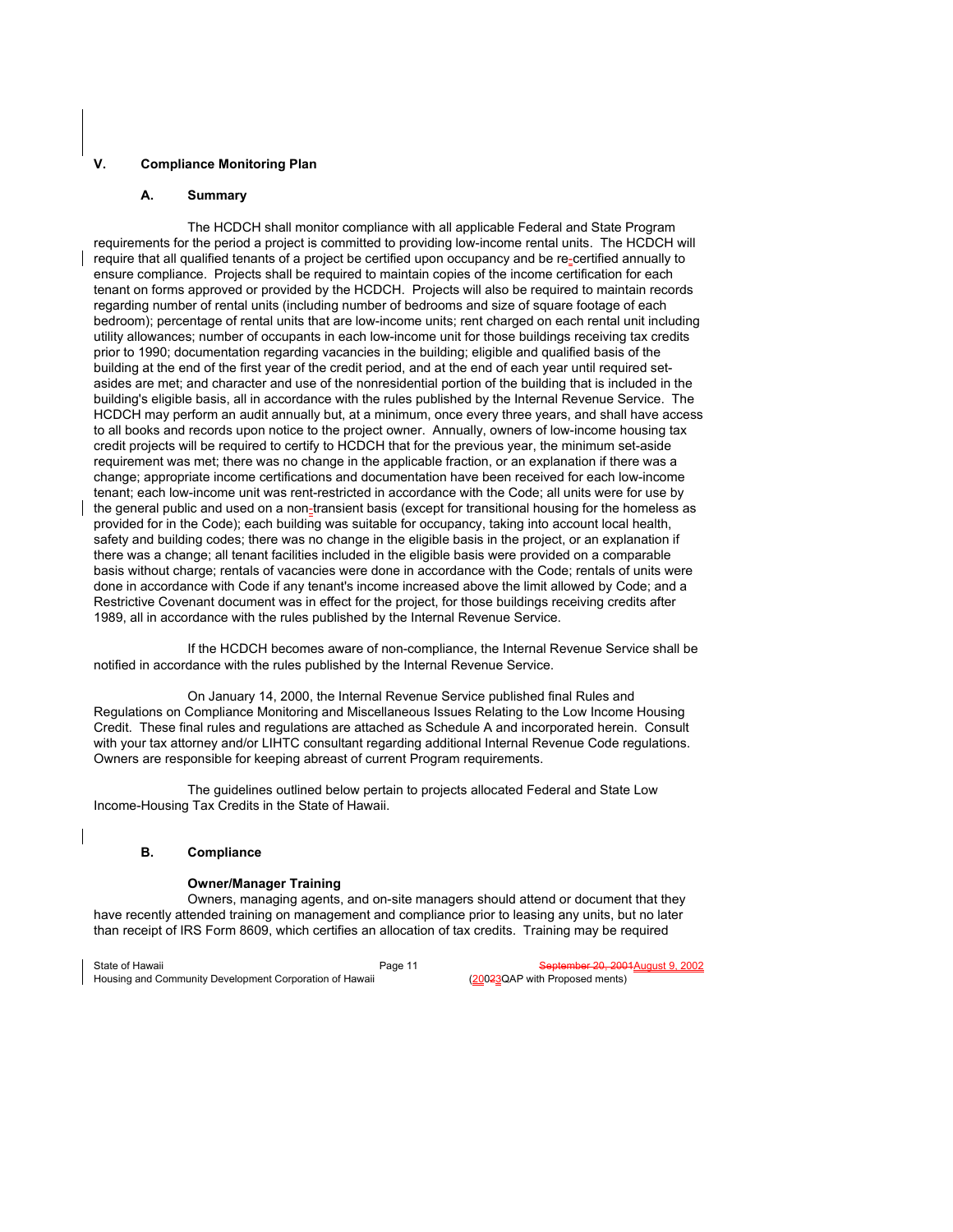following significant or repeated noncompliance events. At minimum, such training should cover key compliance terms, qualified basis rules, determination of rents, tenant eligibility, file documentation, next available unit procedures and unit vacancy rules, agency reporting requirements, record retention requirements, and site visits.

### **Set Aside**

 The project must comply with the low-income set-aside requirements of Section 42 of the Internal Revenue Code (the "Code") as chosen by the owner at the time of receiving the credits. The minimum requirements are either:

- 1. 20 percent or more of the units are occupied by tenants having a household income of 50 percent or less of the area median gross income (the "20-50 requirement"), or
- 2. 40 percent or more of the units in the project are occupied by tenants having a household income of 60 percent or less of the area median gross income (the "40-60 requirement").

 Tenant income is calculated in a manner consistent with the determination of annual income under Section 8 of the United States Housing Act of 1937, as directed by the Internal Revenue Code. Area median incomes are determined annually by the U.S. Department of Housing & Urban Development (HUD), and are available from the HCDCH.

## **Rent**

 Units in the project must be rent-restricted to either thirty (30) percent of the median income adjusted for family size for the area in which the project is located or rent-restricted to thirty (30) percent of the imputed income limitations based on unit size. This rent-restriction must be maintained throughout the Term of the Compliance and Extended-use period. See 'D. Rent Restrictions' in this section for further information.

### **Term of Compliance**

 Projects receiving allocations during 1987 through 1989 have only a 15-year compliance period. Projects receiving a LIHTC allocation after January 1, 1990 must comply with eligibility requirements for the initial 15-year period (compliance period), in addition to the 15 or more years (extended-use period) determined by elections indicated in the Restrictive Covenant Document. The Restrictive Covenant Document must be recorded before credits are allocated.

### **Annual Certification**

 These and other compliance requirements as listed in Section A. Summary must be certified annually by the owner through the submission of the Annual Report. The Annual Report includes the Owner's Certificate of Continuing Program Compliance and shall be submitted by February 1 of each year throughout the compliance/extended-use period. The Annual Report and the supporting documentation verifying the information on the Annual Report must be kept for a minimum of six (6) years after the due date (with extensions) for filing the federal income tax return for that year. The records for the first year of the credit period, however, must be retained for at least 6 years beyond the due date (with extensions) for filing the federal income tax return for the last year of the compliance period of the building, in accordance with published IRS guidelines.

### **IRS Form 8609**

 Owner shall complete Part II of IRS Form 8609 and submit with subsequent **initial** Annual Report.

State of Hawaii Page 12 Fage 12 September 20, 2001<br>Housing and Community Development Corporation of Hawaii (20023QAP with Proposed ments) Housing and Community Development Corporation of Hawaii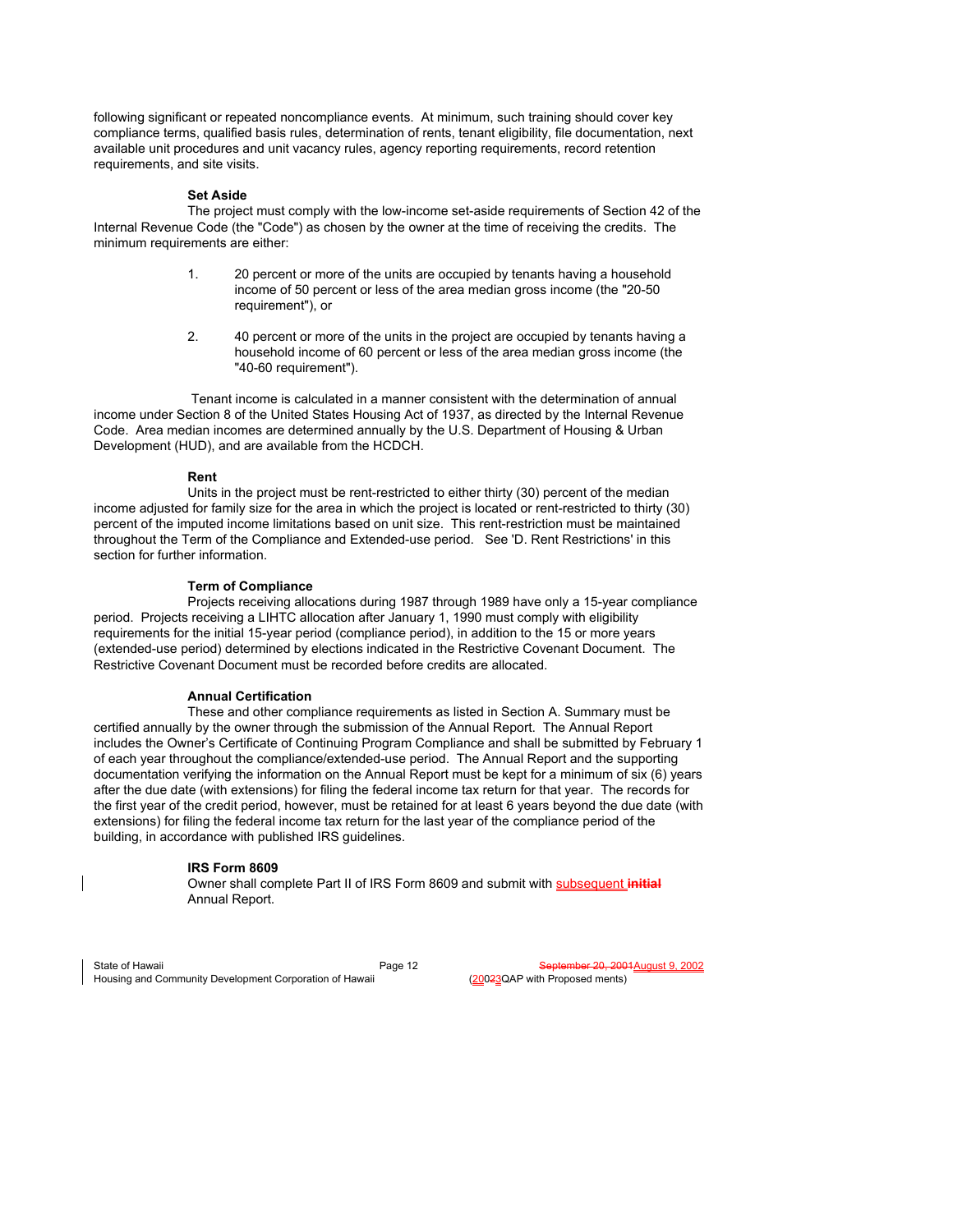## **Qualified Basis Tracking Sheet (QBTS)**

 This form shall be submitted annually until the required set-asides are established. Documents will provide information on original tenants qualifying each building for tax credits minimum set-asides, and other set-asides.

### **Status Reports**

This report is to be submitted annually by owners in such format as required by the HCDCH or its Authorized Delegate to document and track the continuous compliance of tax credit units. The documents report data that tenants are income eligible at move-in, that occupants of LIHTC units are re-certified at least on an annual basis and that the unit rents are restricted. Documentation will also indicate compliance with the vacant unit rule and 140% rule. The tracking of tax credit units substantiates the maintenance, increase or reduction of each BIN's qualified basis.

## **C. Qualifying Households**

 Applicants for low-income units should be advised early in their initial visit to the project that there are maximum income limits which apply for these units. Management should explain to the tenants that the anticipated income of all persons expecting to occupy the unit must be verified and included on a Certification of Eligibility (COETenant Income Certification (TIC) prior to occupancy, and recertified on an annual basis. Applicants should be informed of other Internal Revenue Services requirements such as the Student Rule and Interim RecertificationRecertifications.

## **Unborn Children**

 In accordance with the HUD Handbook 4350.3, owner shall include unborn children in determining household size and applicable income limits. If permitted by state laws, owner shall require documentation of pregnancy in such circumstances.

### **Student Households**

 In accordance with the Internal Revenue Code, a household comprised entirely of fulltime students may not be counted as a qualified household, unless the household meets at least one exception. Refer to the Internal Revenue Code for additional guidelines on the exceptions.

 Owner shall utilize a lease provision requiring tenants to notify managing agent of any change in student status.

### **Calculating Anticipated Tenant Income**

 Owner shall qualify tenants by calculating household income using the gross income the household anticipates it will receive in the 12-month period following the effective date of the income verification or recertificationRecertification. Anticipated income should be documented in the tenant file by third party verification whenever possible, or by an acceptable alternate method of verification with documentation as to why third party verification was not available. Owner shall use current circumstances to project income, unless verification forms or other verifiable documentation indicate that an imminent change will occur. Owner shall refer to HUD Handbook 4350.3 for guidance on the proper calculation and verification of income and assets per IRC regulations.

### **Certification**

Upon acceptance of an applicant to the project, a **TICCOE** must be completed for the applicant and certified to by the applicant and the owner. The form is a legal document which, when fully executed, qualifies the applicants to live in the set-aside units in the project.

The COE TIC must be executed along with the lease prior to move-in. No one may live in a unit in the project unless he is certified and under lease.

State of Hawaii Page 13 Fage 13 September 20, 2001<br>Housing and Community Development Corporation of Hawaii (20023QAP with Proposed ments) Housing and Community Development Corporation of Hawaii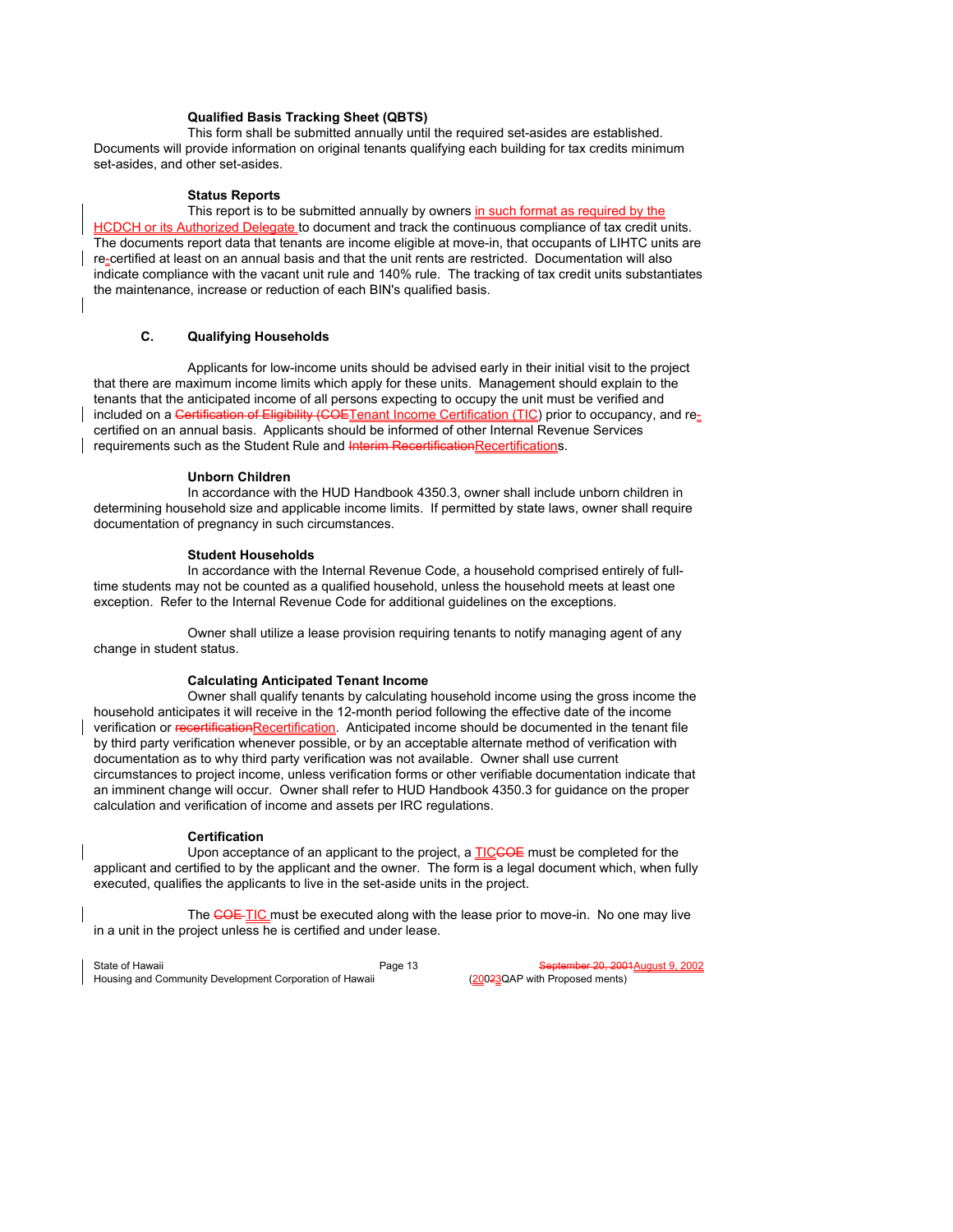The original copy of the executed COETIC form is to be retained in the applicant's file. The COETIC and the supporting documentation verifying the COETIC must be kept for a minimum of six (6) years after the due date (with extensions) for filing the federal income tax return for that year. The records for the first year of the credit period, however, must be retained for at least 6 years beyond the due date (with extensions) for filing the federal income tax return for the last year of the compliance period of the building, in accordance with published IRS guidelines.

## **Recertification**

For projects with less than 100% set-aside:

 To ensure each unit is complying with the LIHTC income restrictions, the HCDCH requires (a) the owner to annually recertify each tenant's income and household composition and (b) each tenant is to report certain changes in income and household composition which occur between regularly scheduled recertifications.

 If the income of the tenants in a unit who have been previously verified increases above 140 percent of the applicable income limitation, the unit may continue to be counted as a low-income unit as long as the next available unit of comparable or smaller size is occupied by a qualified low-income tenant, and the rent continues to be restricted for the initial unit.

 Each tenant's annual recertification is to be completed within one year of last recertification. The request for recertification shall be made between 60 and 90 days before the effective date, and it must clearly state that the tenant has ten (10) calendar days in which to contact the owner to begin recertification processing. The notice must also state the days and hours available for the interview, the information the tenant should bring to the interview, and how and whom to contact to schedule the interview.

Upon reverification of the tenant's income, the owner shall complete a new COETIC, which shall be certified to by the applicant and the, owner or owner's designee.

### For 100% set-aside projects:

Upon meeting Section 42 Internal Revenue Code requirements and subject to HCDCH's annual recertification may be waived for existing tenants, however, initial certification (when tenants first move in) is required.

### **Past-Due Recertification**

A recertification is considered past due if the COETIC form for the tenant is not certified by tenant and owner within twelve months of the last recertification.

### **Interim Recertifications**

Each tenant is obligated to report changes in household income and family composition occur between the regularly scheduled recertification. These changes could include, but are not d to any household member moving out of the unit, any adult member of the household, who was eviously reported as unemployed on the most recent certification or recertification, obtaining ployment, or the tenant's household income increasing.

### **D. Rent Restrictions**

 For projects receiving Low-Income Housing Tax Credits during the years 1987 to 1989, the tenant's gross rent may not exceed thirty (30) percent of the median income adjusted for family size for the area in which the project is located. The gross rent must include an allowance for utilities.

State of Hawaii Page 14 State of Hawaii Page 14 September 20, 2001<br>Housing and Community Development Corporation of Hawaii (20023QAP with Proposed ments) Housing and Community Development Corporation of Hawaii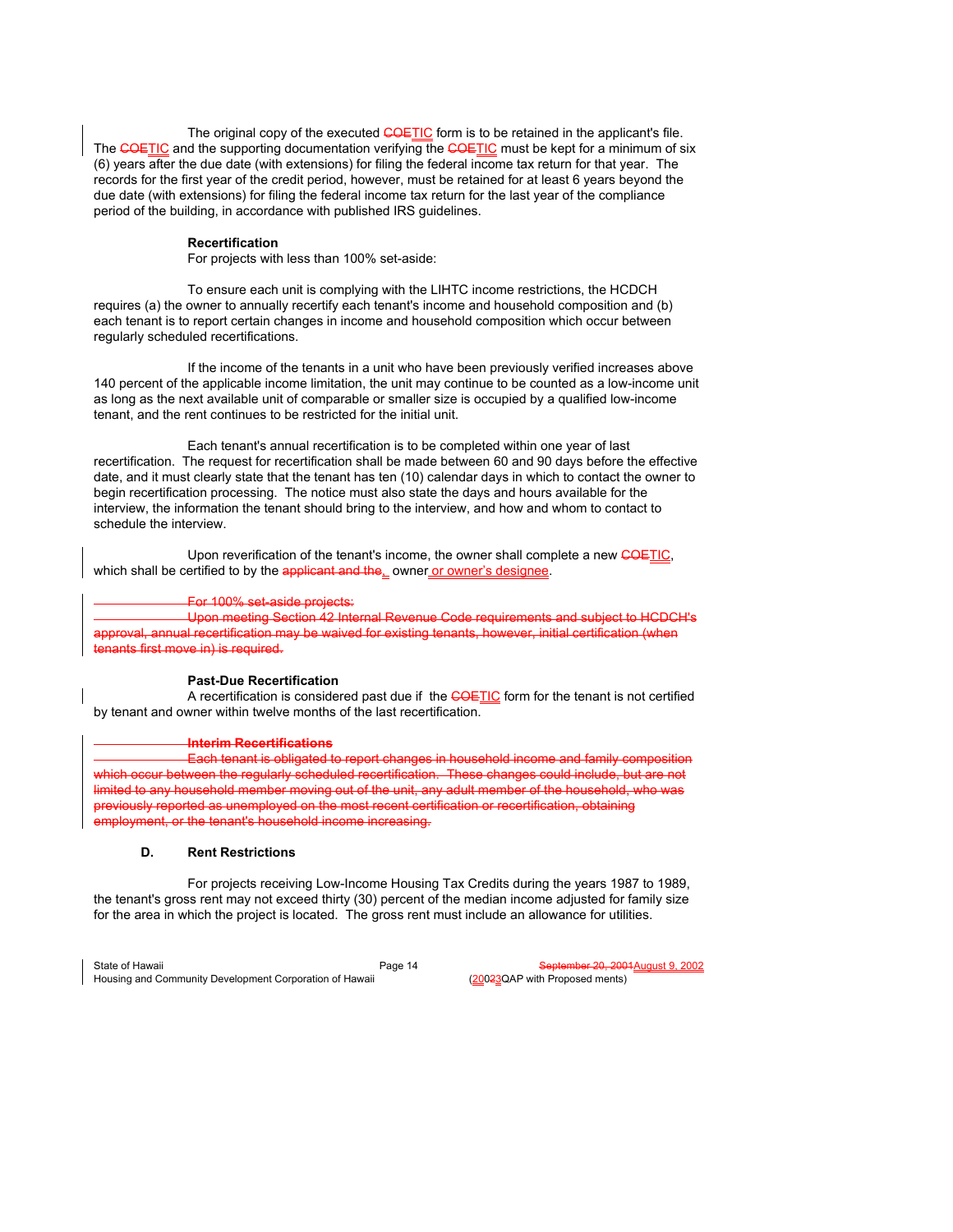Projects receiving Low-Income Housing Tax Credits after January 1, 1990 must comply with the following procedures:

> Units in the project must be rent-restricted to 30% of the imputed income limitations for each unit, based upon HUD area median incomes and size of units. Rents are imputed by bedroom size in the following manner: a unit which does not have a separate bedroom - 1 individual; and a unit with 1 or more separate bedrooms - 1.5 individuals per bedroom. The HCDCH provides rent limits for projects receiving a LIHTC allocation.

 Gross rent does not include any payment for various rental assistance programs and supportive service assistance as outlined in Section 42 of the Code. Gross rent must include any allowance for utilities.

 HUD publishes the area median incomes for each state annually. Updated income limits must be implemented pursuant to IRS Revenue Ruling 94-57, "Taxpayers may rely on a list of income limits released by HUD until 45 days after HUD releases a new list of income limits, or until HUD's effective date for the new list, whichever is later." Rents may be increased accordingly as the area median income increases.

 If the income of the tenants in a unit who have been previously verified increases above 140 percent of the applicable income limitation, the unit may continue to be counted as a low-income unit as long as the next unit of comparable or smaller size is occupied by a qualified low-income tenant, and the rent continues to be restricted for the initial unit.

# **E. Eviction of Tenants**

 Once an eligible tenant has been certified and admitted to the project, the tenant may not be displaced solely due to an increase in the tenant's household income beyond the restricted limit.

**F. Audits**

 The project may be subject to a management audit by the HCDCH or its Authorized Delegate annually but, at a minimum, once every three years. Notification of an audit shall be given to the owner at least 30 days prior to such audit. The results of the management audit and the recommendations for corrective action to protect and maintain the project shall be transmitted to the owner within thirty (30) days following the completion of the audit.

 The purpose of the audit will be to conduct a physical inspection of the building and/or project, and, for at least 20 percent of the project's low-income units, to inspect the units and review the low-income certifications, documentation supporting the certifications, and rent records for the tenants in those units. The audit may also consist of a review of first year tenant records, a review of the documentation supporting the Annual Report, and any other documentation necessary for the HCDCH to make a determination as to whether the project is not in compliance with the Code and Section 235- 110.8 of the Hawaii Revised Statutes.

 When conducting tenant file reviews, HCDCH's and its Authorized Delegate's reviews shall include, but not be limited to:

- completed rental application, including certification of assets and disposal of assets, if applicable;
- tenant income certification completed for move-in and current year, including all

| State of Hawaii                                         | Page 15 | September 20, 2001 August 9, 2002 |
|---------------------------------------------------------|---------|-----------------------------------|
| Housing and Community Development Corporation of Hawaii |         | (20023QAP with Proposed ments)    |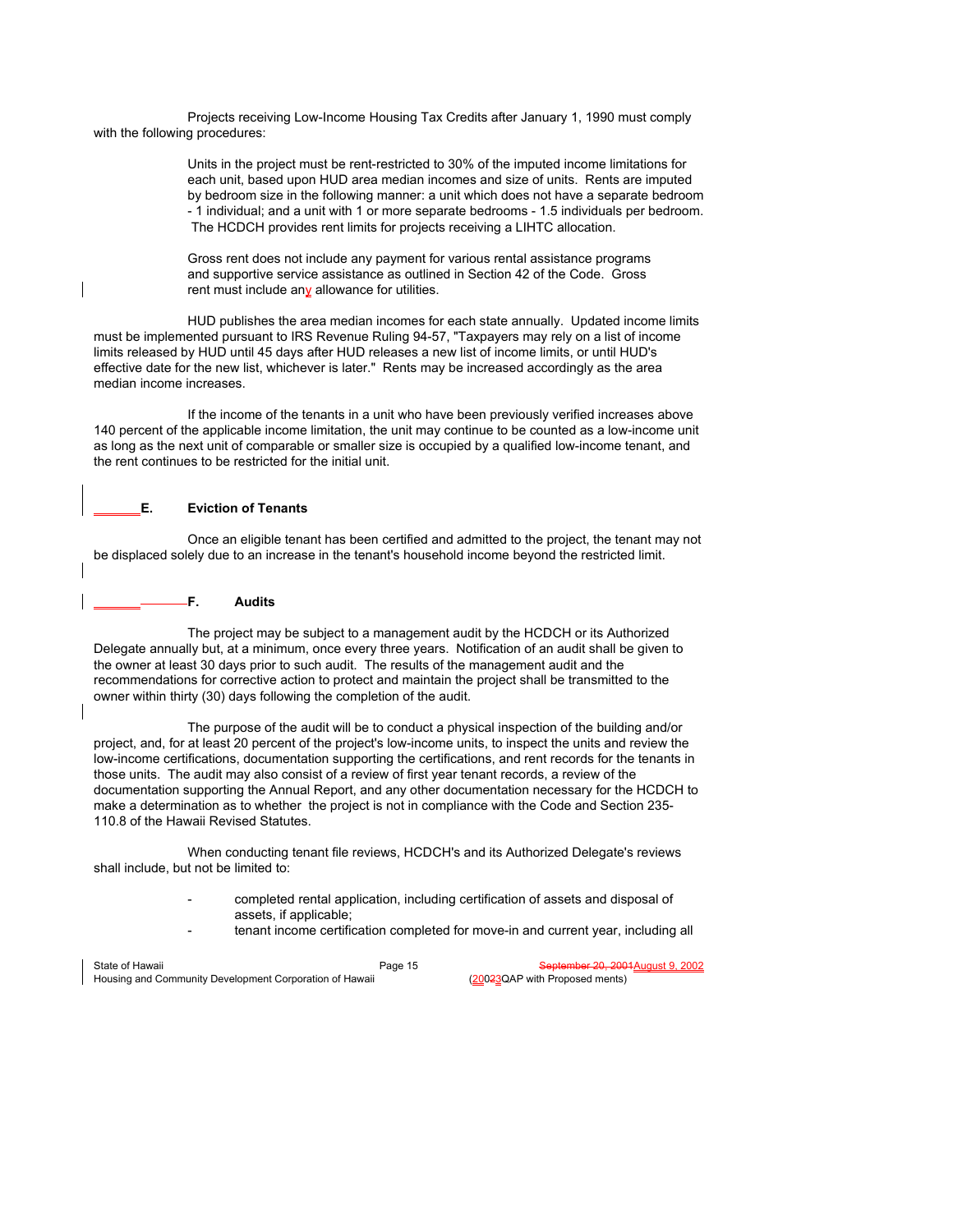required signatures and dates;

- income verification(s) completed and documented;
- assets verified in accordance with IRC regulations;
- student eligibility documentation;
- lease and lease addendums completed at move-in;
- utility allowance on file;
- review of first year tenant records which qualified the project initially for tax credits

The owner shall have a period of  $sixty (60)$ thirty  $(30)$  days in which to respond to the findings of the management audit. The HCDCH shall review the owner's response to determine the extent to which the issues raised in the management audit letter are addressed. Findings, whether corrected or not, will be reported to the IRS.

 See the following Section J for information on notification to the IRS of any noncompliance found in the management audit.

## **G. Rural Housing Service (RHS) and Tax-exempt Bond Issue Projects**

 In accordance with the published IRS guidelines on compliance monitoring, an exception may be granted to RHS projects under its section 515 program and buildings or projects of which 50 percent or more of the aggregate basis is financed with the proceeds of tax-exempt bonds. The of the submission of the COE may be granted because these two types of project monitored by RHS or the agency issuing the tax-exempt bonds in accordance with those specific programs.

 The IRC regulations allow for exception of a building from the inspection requirement if the building is financed by RHS under the section 515 program, the RHS inspects the building [under 7 CFR part 1930(C)], and the RHS and the allocating agency enter into a memorandum of understanding, or other similar arrangement, under which the RHS agrees to notify the allocating agency of the inspection results. Irrespective of the physical inspection standard selected by the allocating agency, a low-income housing project under section 42 of the Internal Revenue Code must continue to satisfy local health, safety and building codes. A memorandum of understanding has not been executed between the HCDCH and RHS.

 Annual Reports, QBTS, Compliance Monitoring Status Reports and other reports are still required of RHS projects. Although the HCDCH has allowed the use of the RD 1944-8, the form does not determine eligibility for specific LIHTC requirements. Owners need to determine whether the COETIC will be used or a worksheet will be attached to RD 1944-8 to determine eligibility under the IRC. Management audits will still be conducted as indicated herein.

 An owner who for some reason is not able to make any of the required certifications stated on the Annual Report or other requirements must inform the Agency immediately of such inability, as well as explain the reason for said inability.

## **H. Reporting Requirements**

- a. The **LIHTC Annual Report** must be submitted annually by February 1 of each year throughout the compliance/extended-use period.
- b. **-** Part II of the **IRS Form 8609** must be completed by the owner and submitted

State of Hawaii Page 16 Page 16 September 20, 2001<br>Housing and Community Development Corporation of Hawaii Page 16 (20023QAP with Proposed ments) Housing and Community Development Corporation of Hawaii